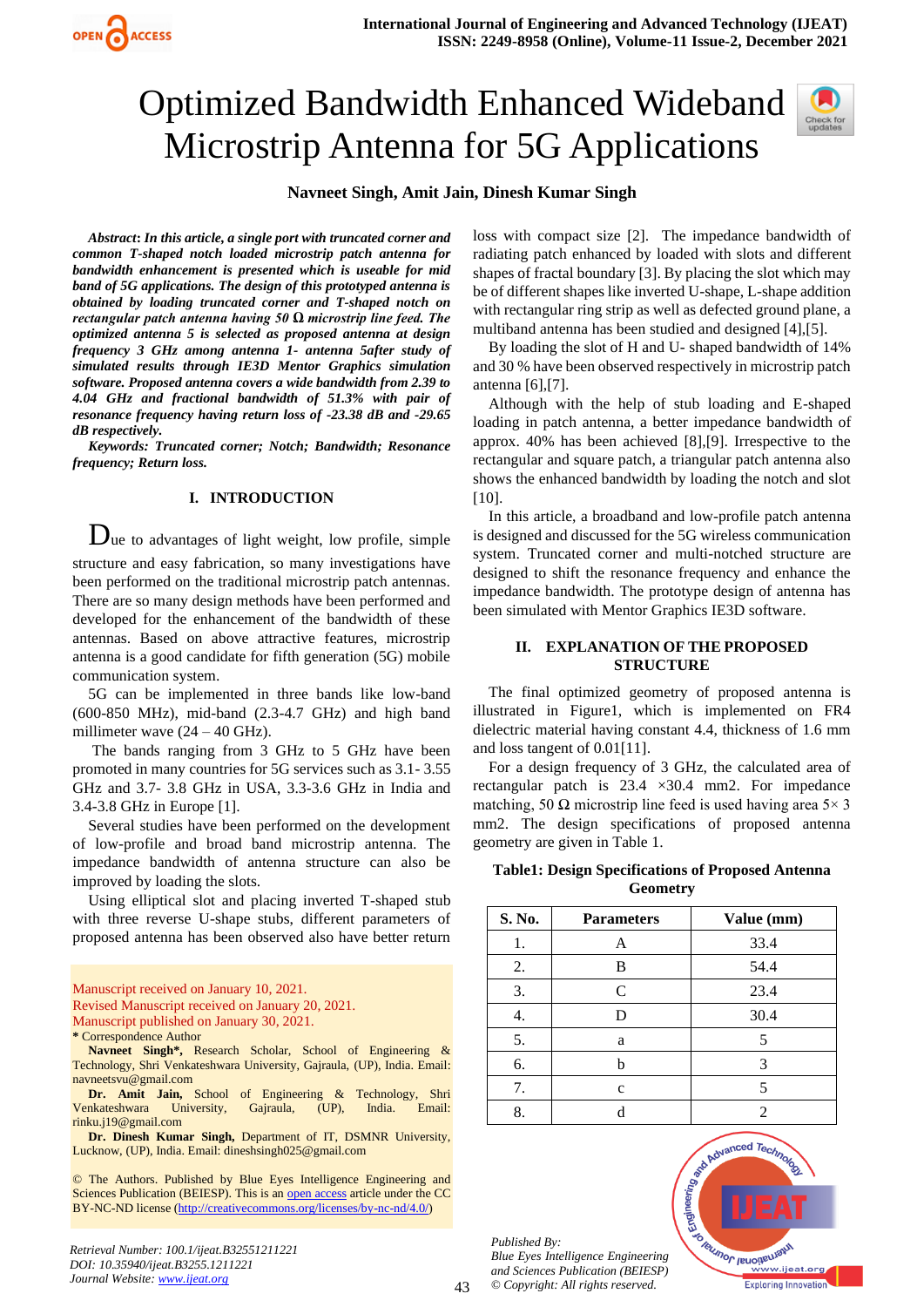# **Optimized Bandwidth Enhanced Wideband Microstrip Antenna for 5G Applications**



**Figure 1: Final Optimized Geometry of Proposed Antenna**

## **III. CONVERSATION OF DESIGN STEPS AND SIMULATION RESULTS**

For the designing the structure of proposed antenna, the initial basic area of the rectangular patch is 23.4  $\times$  30.4 mm<sup>2</sup> and the ground plane area is 33.4  $\times$  40.4 mm<sup>2</sup>. In simulation process, a single port 50  $\Omega$  microstrip line feed has been used with area  $5 \times 3$  mm<sup>2</sup> for impedance matching. The initial structure and the simulated return loss graph of the basic patch antenna is shown in Figure. 2. From the Figure 2 (b) it is observed that graph has two frequency band having bandwidth 16.96% in range from



**Figure 2: (a) Basic Structure of Patch antenna (b) Return Loss Graph of Basic Structure of Patch Antenna**

*Retrieval Number: 100.1/ijeat.B32551211221 DOI: 10.35940/ijeat.B3255.1211221 Journal Website: [www.ijeat.org](http://www.ijeat.org/)* 



## **Figure.3: Design Steps for Optimized Proposed Antenna**

2.537 GHz to 3.007 GHz and 13 % in range from 4.068 GHz to 4.634 GHz respectively. The resonance frequencies of these bands are 2.787 GHz and 4.368 GHz with return loss of -36.8 dB and -27.5 dB respectively.

For getting the enhanced bandwidth, the different design steps of optimized proposed antenna (from antenna1 to proposed antenna) having truncated corner and T-shaped notch is shown in Figure 3.

*Published By: Blue Eyes Intelligence Engineering and Sciences Publication (BEIESP) © Copyright: All rights reserved.*

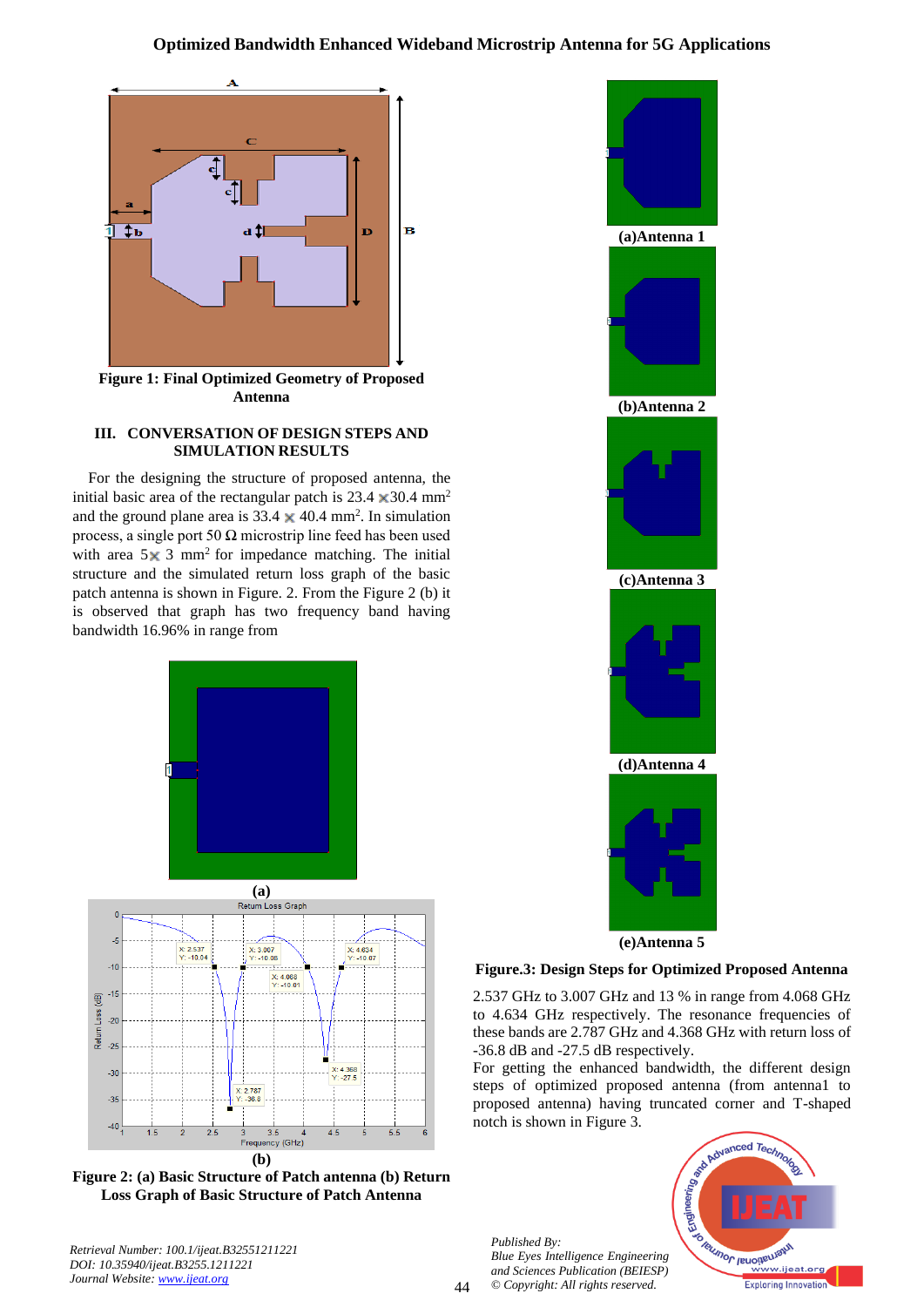





**Figure. 4: (a) Design of Antenna 1 (b) Return Loss Graph of Antenna 1**





**(b) Figure. 5: (a) Design of Antenna 2 (b) Return Loss Graph of Antenna 2**

For getting the design of the proposed antenna, the first step is shown in Figure. 4(a) as antenna 1. For this design there is truncating the corners of the basic patch from the side of the radiating patch edge. The dimensions of both the truncated corners are same having 6 mm across length side and 6 mm across width side of radiating patch edge. Doing this process the simulated return loss graph is shown in Figure 4(b).From figure it is observed that the frequency band graph is shifted towards the higher band side in comparison to basic patch frequency band graph with dual frequency band having bandwidth 15.93 % in range from 2.687 GHz to 3.152 GHz and 15.65 % in range from 4.218 GHz to 4.934 GHz respectively. The resonance frequencies of these bands are 2.942 GHz and 4.594 GHz with return loss of -21.19 dB and -19.26 dB respectively. For getting the design of the proposed antenna, the second step is shown in Figure.5 (a) as antenna 2. For this design the width of the ground has been increased. The simulated return loss graph for this design is shown in Figure 5 (b). From figure it has been observed that the frequency band graph is shifted towards the lower band side in comparison to antenna 1 frequency band graph with dual frequency band having bandwidth 27.33 % in range from 2.341 GHz to 3.082 GHz and 23.32 % in range from 3.578 GHz to 4.519 GHz respectively. The resonance frequencies of these bands are 2.702 GHz and 4.058 GHz with return loss of -34.52 dB and -23.4 respectively.





**Figure. 6: (a) Design of Antenna 3 (b) Return Loss Graph** 



*Published By: Blue Eyes Intelligence Engineering and Sciences Publication (BEIESP) © Copyright: All rights reserved.*

45

*Retrieval Number: 100.1/ijeat.B32551211221 DOI: 10.35940/ijeat.B3255.1211221 Journal Website: [www.ijeat.org](http://www.ijeat.org/)*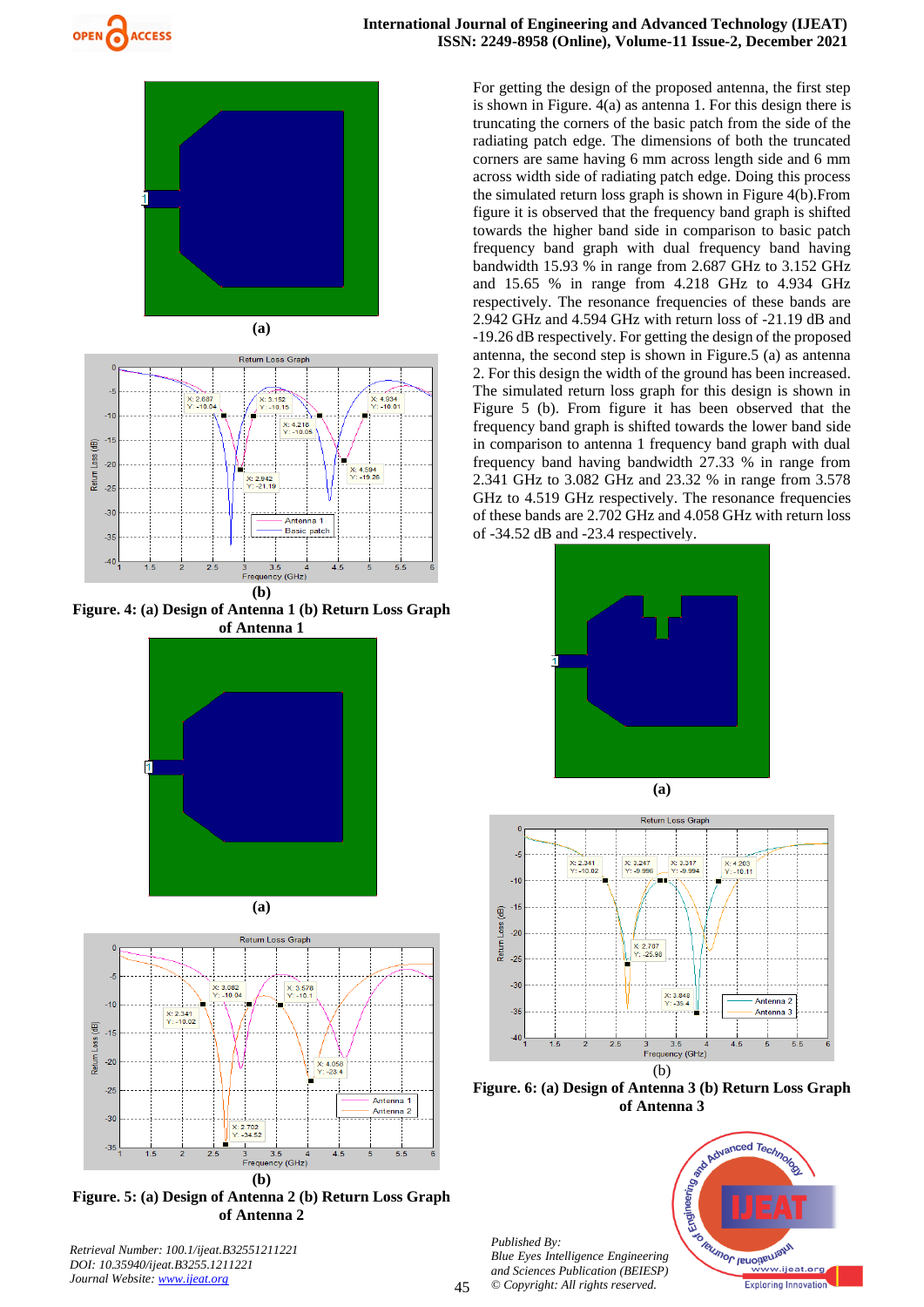The third step for getting the design of the proposed antenna is shown in Figure. 6 (a) as antenna 3. For this design a T-shaped notch has been loaded at the center of the upper side length of the patch up to 10 mm. The simulated return loss graph for this design is shown in Figure 6 (b). From figure it has been observed that the left side portion of the frequency band graph is remains same but the right portion of the shifted towards the lower band side in comparison to antenna 2 frequency band graph with dual frequency band having bandwidth 32.43 % in range from 2.341 GHz to 3.247 GHz and 23.56 % in range from 3.317 GHz to 4.203 GHz respectively. The resonance frequencies of these bands are 2.707 GHz and 3.848 GHz with return loss of -25.98 dB and -35.4 respectively.





**Figure. 7: (a) Design of Antenna 4 (b) Return Loss Graph of Antenna 4**



**(a)**



**Figure. 8: (a) Design of Proposed Antenna (b) Return Loss Graph of Proposed Antenna**

Figure 7 (a) shows the fourth step for getting the design of the proposed antenna as antenna 4. For this design and another T-shaped notch has been loaded at the center of the right-side width of the patch up to 10 mm. The simulated return loss graph for this design is shown in Figure 7 (b). From figure it has been observed that graph have single wideband having the bandwidth 56.9 % in range from 2.341 to 4.203 GHz with two resonance peaks. The resonance frequencies of this band are 2.717 GHz and 3.873 GHz with return loss of -27.73 dB and -31.18 respectively. From figure it is also observed that the lobe of the band is just nearer to the -10 db line that may create this single broad band to the two bands while taking measurement of the hardware of this design.

For care of above problem another T- shaped notch having the same area as other two notches, is loaded to center of the bottom side of length of the patch. This is the final step for design of the proposed antenna which is shown in Figure 8 (a). The simulated return loss graph is shown in Figure 8 (b) from where is it has been observed that graph has single wideband having impedance bandwidth for  $S_{11}$  less -10 dB is from 2.391 GHz to 4.043 with the relative bandwidth of 51.3 % as well as two resonance peaks. The resonance frequency of this band is 2.772 GHz and 3.778 having return loss of -23.38 and -29.65 respectively.

#### **IV. CONCLUSION**

A truncated corner and T-shaped notch loaded low-profile and widebend rectangular microstrip patch antenna with  $50\Omega$ microstrip feed has been designed and simulated for 5G applications. This antenna has been designed from rectangular patch by means of two truncated corner and three T-shaped notch having same area for getting improved bandwidth. The proposed design has enhanced bandwidth of 51.3% (2.391 GHz –4.043 GHz) with return loss of -23.38 dB and -29.65 dB at resonance frequencies 2.772 GHz and 3.778 GHz respectively which is a remarkable result covering frequency bands between 3 GHz and 5 GHz which is required for mid band of the 5G frequency band. With the above favorable outcomes, the proposed antenna can be useful for

*Published By: Blue Eyes Intelligence Engineering and Sciences Publication (BEIESP) © Copyright: All rights reserved.*



*Retrieval Number: 100.1/ijeat.B32551211221 DOI: 10.35940/ijeat.B3255.1211221 Journal Website: [www.ijeat.org](http://www.ijeat.org/)*